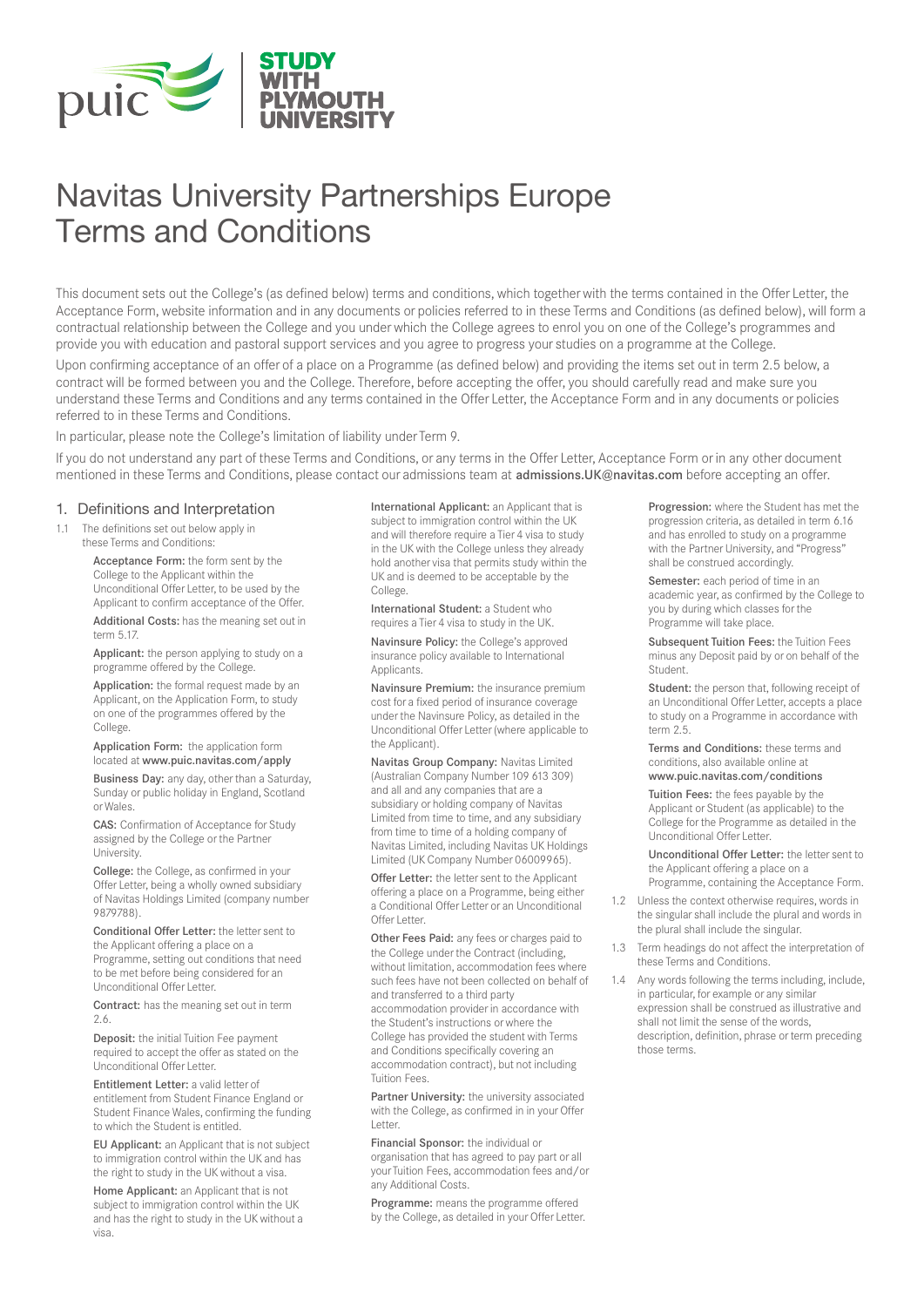### 2. Application and Offer Stage

- 2.1 Following the selection of a desired programme of study, the Applicant should complete an Application Form and submit it to the College together with the relevant documentation requested in the Application Form.
- 2.2 The College reserves the right to accept or reject any Applications in its absolute discretion, subject to its legal obligation not to discriminate.
- 2.3 Where the College accepts an Application, the College will issue a Conditional Offer Letter or an Unconditional Offer Letter to the Applicant.
- 2.4 Where an Applicant receives an Unconditional Offer Letter, an Acceptance Form will also accompany this.
- 2.5 In order for an Applicant to accept an Unconditional Offer, the Applicant must: 2.5.1 complete and sign the Acceptance

#### Form and return it to admissions.UK@navitas.com;

2.5.2 if the Applicant is self-funded, pay the Deposit. The Deposit paid to the College will be deducted from any Tuition Fees that become payable;

2.5.3 if the Applicant is to be financially sponsored, provide to the College satisfactory (in the College's opinion) evidence of such sponsorship; and

2.5.4 if the Applicant is an International Applicant, pay the Navinsure Premium or provide satisfactory (in the College's opinion) evidence that such Applicant holds an acceptable alternative insurance policy.

- 2.6 A binding contract (the "Contract") will be formed when the College has received all of the items listed in term 2.5 above. The College will promptly confirm receipt by email.
- 2.7 The Student must notify the College at the time of application of any disability, whether a mental or physical condition, that will have or is likely to have a significant adverse effect on the Student's ability to participate in a Programme, including all ancillary activities associated with the Programme, or where it is likely to mean that special arrangements will be required (for example in relation to access, accommodation, travel). In performing its obligations under the Contract, the College will comply with the Equality Act 2010 and any associated applicable laws, statutes, regulations and codes from time to time in force. In particular, the College will comply with its obligations to make reasonable adjustments to alleviate the effects of a Student's disabilities. To assist the College to make any such reasonable adjustments, the College must have full disclosure from each Student of any such disability (as described at the beginning of this clause). If the Student fails to notify the College of any such disability at the time of application and the College subsequently determines that it cannot support the Student despite its ability to make reasonable adjustments then the College may: (iii) refuse the Student's application; (iv) withdraw any offer that has been made; or (v) where an offer has been accepted, withdraw the Student from the Programme and terminate the Contract.

### 3. Cancellation

- 3.1 The Student has the legal right to change his or her mind and cancel the Contract without giving a reason within 14 days starting from the day after a binding contract has been formed under term 2.6 (the "Cancellation Period"). Subject to term 3.2 below, the College will refund any Tuition Fees paid to the College and any other fees or charges paid to the College by the Student or on the Student's behalf. Any refund payable under this term will be paid within 14 days of the Student cancelling the Contract.
- 3.2 If the Student accepts an offer for a Programme which starts during the Cancellation Period and the Student cancels the Contract during the Cancellation Period but after the Programme has started, the Student must pay for the part of the Programme that has been provided by the College until the time the College is informed of the Student's decision to cancel the Contract, in accordance with term 3.3 below.
- 3.3 This term provides information on how to cancel the Contract within the Cancellation Period: The Student must let the College know by a clear statement that the Student wishes to cancel the Contract. The Student may use the form at www.puic.navitas.com/cancellationform to notify the College, but the Student is not obliged to do so. If the Student would like to use this form, the Student must print it, complete it as indicated and send it by post or email to the address provided on the form. The College will promptly acknowledge in writing receipt of the Student's cancellation.

#### 4. Fee Status

- 4.1 In order to ensure that the Applicant is charged the correct Tuition Fees in relation to The Student Fees (Qualifying Courses and Persons) (England) Regulations 2007 and The Education (Student Fees, Awards, Qualifying Courses and Persons) (Wales) Regulations 2013, the College will assess his or her fee status based on the information provided in or with his or her Application and any additional documentation requested by the College and/or the Partner University.
- 4.2 If the Applicant's fee status is unclear from the information provided with his or her Application, the College will ask the Applicant to provide further information.
- 4.3 Where uncertainty remains, a final decision will be made by the Partner University.

#### 5. Payment and Fees

- 5.1 A breakdown of applicable Tuition Fees and, where applicable the Navinsure Premium, is provided in the Unconditional Offer Letter.
- 5.2 Once the Applicant has accepted his or her offer in line with term 2.5 above, the amount of Tuition Fees for the first year of his or her Programme is fixed.
- 5.3 Fees for any subsequent years of study before Progression are reviewed annually and will not usually increase by more than 5% (five percent) per year. Such increases may reflect increases in the Consumer Price Index; increases resulting from changes in any applicable taxation; changes by regulatory, professional or academic bodies; and ensuring parity with Partner University tuition fees. The College will give as much notice as possible of any such Tuition Fee changes. The College has no control over or responsibility for fees payable to third parties, which may include (without limitation) accommodation fees where the accommodation is not provided by a Navitas Group Company.
- 5.4 Partner University tuition fees that apply to a Student after Progression are determined by the Partner University and published on the Partner University's website www.plymouth.ac.uk.
- 5.5 It is the Student's responsibility to ensure that the Tuition Fees, accommodation fees and any Additional Costs are paid in full and on time.
- 5.6 If a Financial Sponsor is paying the Tuition Fees on behalf of the Student, the Student must ensure that the Financial Sponsor is made aware of these Terms and Conditions before the Student accepts an offer. The Student is responsible for payment of the Tuition Fees even if the Student has arranged for a Financial Sponsor to pay these on his or her behalf.
- 5.7 Where a Programme is longer than one Term, the College will inform the Student by no later than on the day of enrolment of each Term, of the deadlines for the Subsequent Tuition Fees to be paid.
- 5.8 If the Student is paying the Tuition Fees his or herself and if he or she fails to pay all or any part of the Tuition Fees for any reason, the College reserves the right (provided the unpaid amount is more than trivial and relates to the Tuition Fees and not accommodation costs or other non-academic costs) to take one or more of the following actions:

5.8.1 suspend or withdraw the Student from his or her Programme;

5.8.2 withhold the Student's results and not permit the Student to graduate and/or Progress;

5.8.3 in relation to International Students, withhold any documentation required for a visa extension;

5.8.4 take legal action against the Student to recover the Tuition Fees payable to the College, plus the College's reasonable expenses for the costs of taking such an action; and/or

5.8.5 terminate the Contract immediately on written notice.

Prior to taking any action listed in this term 5.8, the College will try to contact the Student to request payment and discuss how the issue may be resolved.

- 5.9 Where Subsequent Tuition Fee payments are made after the deadlines provided by the College, without the prior approval of a Director of the College, a £150 late payment fee will apply.
- 5.10 All payments shall be made by online payment, bank transfer or bank draft only. Cash payments will not be accepted.
- 5.11 All payments are subject to the following conditions:

5.11.1 the payee is authorised to use the payment method used;

5.11.2 a payment must be confirmed as having reached the College's bank account for it to be deemed as a payment; and

5.11.3 where a card provider declines or refuses a payment or where incorrect details have been provided by the payee and a payment does not reach the College's bank account, the College has no obligation to notify the payee or the Applicant or Student (as applicable)and accepts no liability for any losses.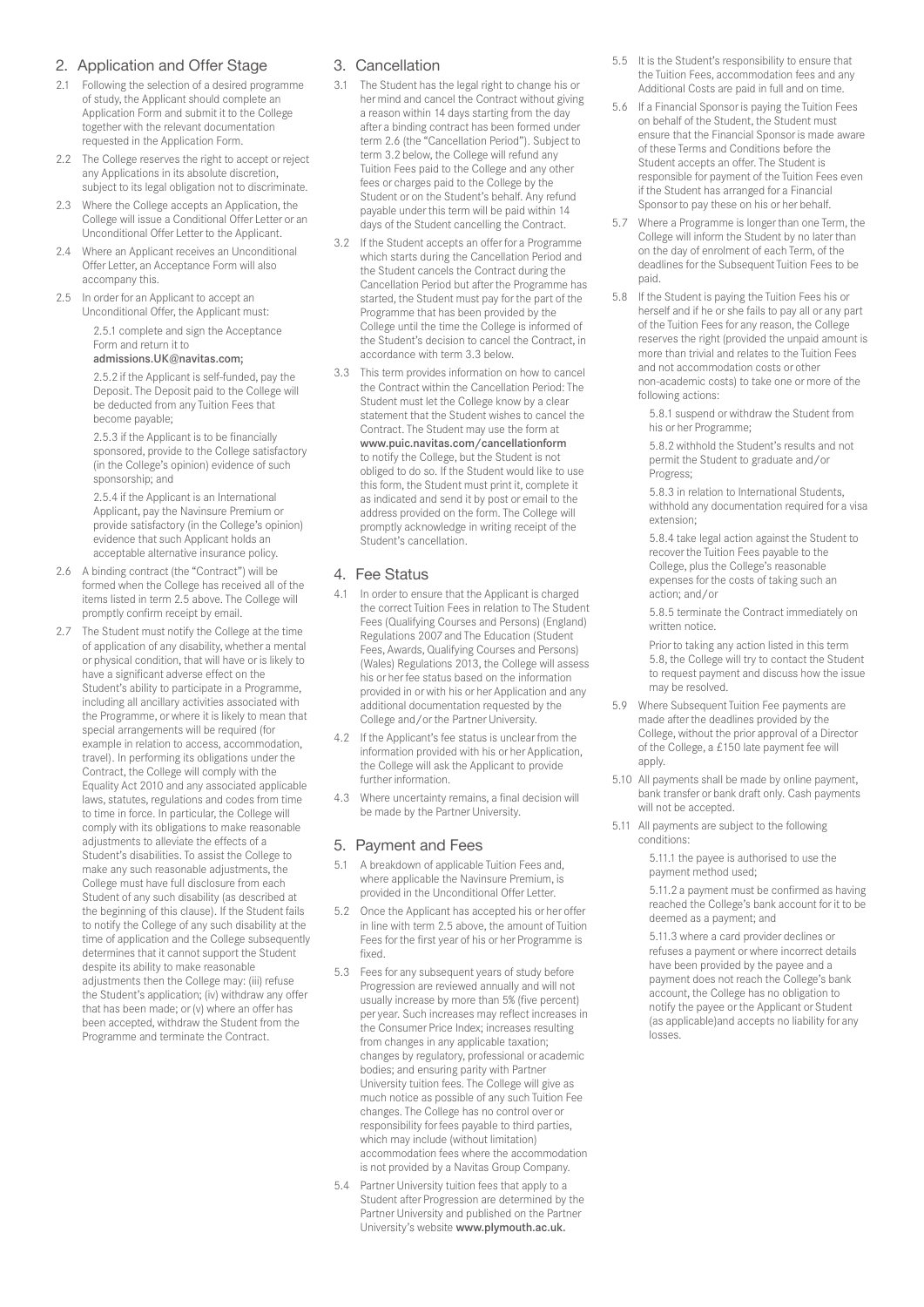#### Student Loans and Fee Liability

- 5.12 Where a Home/EU Applicant that has had his or her fee status assessed as Home or EU, intends to fund his or her studies through a Tuition Fee loan through either Student Finance England or Student Finance Wales, the Student must produce a correct Entitlement Letter, before completing the enrolment process. If the Entitlement Letter has not been received prior to enrolment at the College, the Student may enrol at his or her own risk and will be responsible for any Tuition Fees owed should the application for a Student Loan be unsuccessful. Applicants and Students are expected to comply with reasonable requests by the College or Partner University as to the status of his or her finance application. To be clear, if the Student enrols at his or her own risk and is not successful in gaining a Tuition Fee loan, the Student will be liable to pay his or her Tuition Fees for the duration of his or her Programme.
- 5.13 Once enrolled, the Student must renew his or her application with Student Finance for each subsequent year of study and produce a valid Entitlement Letter supplied by Student Finance prior to the start of his or her re-enrolment with the College and/or Partner University.
- 5.14 If, after enrolling with the College and/or Partner University, the Student withdraws or is withdrawn from his or her Programme, Student Finance might not pay the Student's full Tuition Fee liability. In such circumstances the Student will be liable for the difference in payments as set out in the table in term 5.16.
- 5.15 Students should also be aware that depending on the date of his or her withdrawal, his or her maintenance payments from Student Finance may also be impacted.
- 5.16 Tuition fee liabilities for: (i) Students with Tuition Fee loans; or (ii) self-funded Home/EU Students that withdraw from a Programme under term 8.8, are set out in the following table:

| Confirmed<br><b>Withdrawal Date</b>                                        | Fee<br>Liability | Payment<br><b>Required Upon</b><br>Withdrawal        |
|----------------------------------------------------------------------------|------------------|------------------------------------------------------|
| Up to three weeks<br>after the Semester<br>commences                       | 0%               | No tuition fees due                                  |
| On or after two<br>weeks after the<br>first day of<br>enrolment            | 50%              | Student Finance to<br>pay 25%, student<br>to pay 25% |
| On or after the first<br>day of the second<br>Semester                     | 50%              | Student Finance to<br>pay 50%                        |
| On or after four<br>weeks after the<br>first day of the<br>second Semester | 100%             | Student Finance to<br>pay 50%, student<br>to pay 50% |
| After the end of<br>the second<br>Semester                                 | 100%             | Student Finance to<br>pay 100%                       |

Weeks end at 5.00pm on the Friday and the subsequent week starts immediately.

#### Additional Costs

5.17 Students should be aware that there may be other costs associated with his or her Programme that are not stated on the Offer but which may be payable by the Student to the College or to a third party ("Additional Costs"). Additional Costs may consist of:

> 5.17.1 administration charges for any late or dishonoured payments of £150 (see term 5.9 above);

> 5.17.2 assessment re-sit administration fee of £150 (see term 5.24 above);

5.17.3 fees for additional, non-timetabled tuition hours provided by the College [or a Partner University] to support any assessment re-sits (fees will vary depending on the Programme and the individual Student needs, but are typically charged at between £40 and £75 per hour);

5.17.4 module re-take fees, such fees to be calculated in accordance with term 5.22;

5.17.5 Programme transfer fees (see term 6.14 below);

5.17.6 appropriate materials to support the Student's studies such as text books, course materials, art and design consumables, software, stationery, and photocopying costs;

5.17.7 transport costs when travelling to and from the College;

5.17.8 accommodation (where not already included in the Student's Offer);

5.17.9 general living costs such as food and drink;

5.17.10 if the College takes legal action in accordance with term 5.8.4 (unpaid Tuition Fees), the reasonable costs incurred by the College in taking such action; and

5.17.11 costs associated with any English Language assessment (see term 6.16.3).

- 5.18 No CAS will be assigned to an International Student until he or she has accepted his or her offer in accordance with term 2.5.
- 5.19 Where an accommodation reservation deposit has been paid to the College which is then transferred to a third party (provider of actual accommodation) with the approval of the Student or parent/legal guardian, the deposit is then subject to the terms and conditions for refund of the third party and the College has no further liability or responsibility for any refund.
- 5.20 The College reserves the right to return to source any excess payment consisting of more than three Semesters advanced payments. Such refunds will be subject to a £150 administrative  $f\circ\circ$
- 5.21 Except: (a) where a Student is funded by Student Finance, as stated in terms 5.12 to 5.16 above; (b) where a Student cancels as set out in term 3 above; or (c) where a Student withdraws in accordance with term 8.8, once a Student has enrolled for a given Semester, Tuition Fees paid for that Semester are no longer eligible for refund from the College, as the College will be unable to recoup its loss.
- 5.22 Where a Student is required to retake a module, the applicable fees payable will be invoiced on a per module basis with the fee determined by the weighting of the module as a proportion of the total Programme, subject to any discount that may apply under term 5.23 below.
- 5.23 Where a Student is required to retake a module and is Home or EU fee status, the Student may be eligible for a fee discount for those modules as determined within the Retake and Resit Policy of the College located at www.puic.navitas.com/policies.
- 5.24 If College management approves a re-sit assessment, an administration fee of £150 will be charged to the Student. Additional tuition hours if required can be provided and will be invoiced at an additional cost (see term 5.17.3 above). Re-sits and retakes will be considered in accordance with the current Immigration Rules and Policy Guidance documents located at www.gov.uk/guidance/immigration-rules.

#### 6. The Programme of Study

- 6.1 The offer of a place to study with the College is based on the key information which can be found on the relevant page of the programmes section of the College website www.puic.navitas.com.
- 6.2 The College shall provide education services (Programme delivery, tuition, supervision and assessment), as well as ancillary services (academic/learning support and resources, careers support and pastoral support) with reasonable skill and care.
- 6.3 Subject to term 6.5, classes will normally be held Monday to Friday between the hours of 08:00 and 19:00 during the Semester.
- 6.4 Subject to term 6.5, examinations will normally be held Monday to Saturday between the hours of 08:00 and 19:00 except where scheduling requires them to be held outside these times. In which case the College will take all reasonable steps to schedule the examinations at a time and place so as to minimise any inconvenience to affected Students, notifying the Student as early as possible.
- 6.5 Class and/or examination times or locations may need to change due to unforeseen circumstances, the College will notify the Student as early as possible to inform them of the change to minimise impact.
- 6.6 Students must arrive prior to the start date stated on the Unconditional Offer Letter, and enrol on and at the time and date provided by the College.
- 6.7 Whilst the College expects all Students to arrive on time, it is understood that there can be unavoidable delays such as visa delays. Students must notify the College of their expected arrival and enrolment date as soon as they become aware that they may not arrive or enrol on the stated start date. In no instance will a Student be permitted to enrol more than 10 working days after the first day of teaching without the written permission of a Director of the College. If the Student fails to enrol on or before 10 Business Days after the first day of teaching, without written permission from a Director of the College, the College may suspend or withdraw the Student from his or her Programme (in such cases the Contract will terminate immediately on written notice to the Student and neither the Deposit nor the Subsequent Tuition Fees paid to the College will be refundable as the College will be unable to recoup its loss)
- 6.8 Where a Student is studying a pre-sessional English Programme, late arrivals must be approved in advance by a Director of the College.
- No discount or refund of fees due to the Student's late arrival will be provided.
- 6.10 Students are required to re-enrol at the start of each Semester and will be advised upon enrolment of the subsequent Semester's enrolment deadline. If the Student fails to re-enrol prior to the deadline for that Semester without written permission from a Director of the College, the College may suspend or withdraw the Student from his or her Programme in such cases the Contract will terminate immediately on written notice to the Student and neither the Deposit nor the Subsequent Tuition Fees paid to the College will be refundable as the College will be unable to recoup its loss. Where a Director of the College permits the late re-enrolment of the Student, a £150 late enrolment fee will be charged.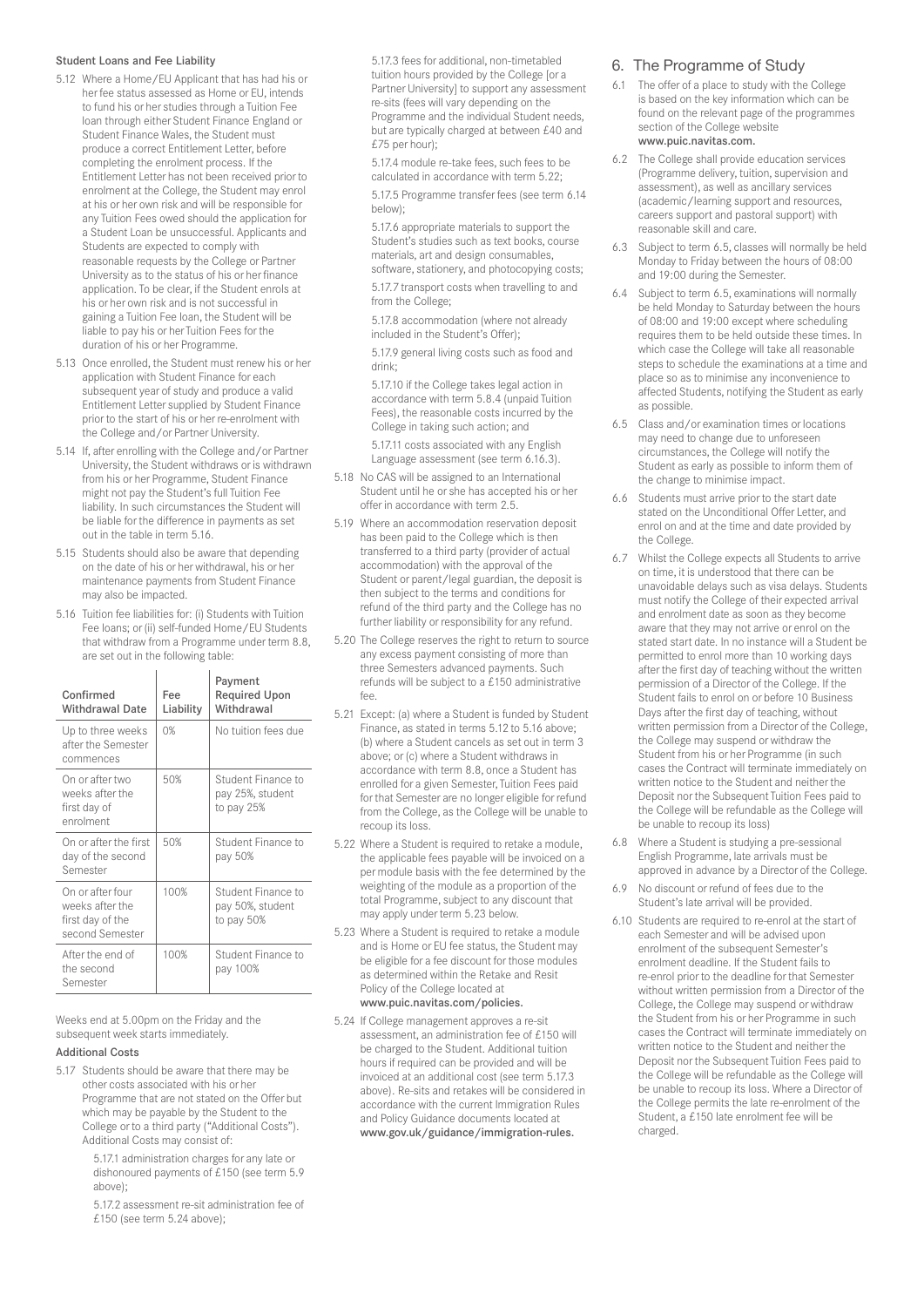6.11 The College and Partner University reserves the right to make changes to the Programme. Reasons for changes can include and are not limited to, the following reasons:

> 6.11.1 to meet the requirements of an accrediting, professional, statutory and/or regulatory body;

6.11.2 to reflect changes in the applicable laws and regulations;

6.11.3 to respond to sector good practise or quality enhancement processes;

6.11.4 to keep programmes contemporary by updating practices or areas of study;

6.11.5 Events Outside the College's Control;

6.11.6 non-availability of venues;

6.11.7 sickness or absence of tutors;

6.11.8 where a change to the Programme or module needs to be made where the minimum number of students needed to ensure a good educational or student support has not been met.

In making any such changes, the College or Partner University will aim to keep the changes to the minimum necessary and will usually notify and/or consult (depending on the nature of the change) with affected Students in advance about any changes that are required.

6.12 If the College or Partner University intends to withdraw a Programme or make a material change(s) to the Programme after the Student has accepted the offer, the College or Partner University will consult with the Student and take reasonable steps to obtain his or her consent and minimise the impact of any such changes. The College will inform the affected Students if the College implements the change(s) or withdraws a Programme. If the Student did not consent to the change and the College's implementation of the changes causes the Student detriment or hardship the College will, where appropriate, work with the Student to try to reduce the adverse effect on the Student and try to find an appropriate solution, for example by offering suitable alternatives which may include transfer to a similar programme within the College, deferred enrolment to a later Semester, transfer to another Navitas Group Company College. Some examples of a material change include:

6.12.1 a change of award or programme title;

6.12.2 a change to the availability of or discontinuance of a core module; or

6.12.3 a change to the overall type of assessment for the Programme, for example by exams, coursework or practical assessment (or combination of these).

6.13 If any change the College makes pursuant to term 6.11 and/or term 6.12 above materially affects the Student, to the Student's detriment, the Student may withdraw from the Programme and terminate the Contract immediately by written notice and, unless the change is due to Events Outside the College's Control (in which case term 10.2 shall apply), the College will reimburse the Student for any reasonable costs incurred by the Student in relation to the Programme, such as visa fees and travel costs directly relating to the Programme, and:

> 6.13.1 if the Student withdraws prior to the Programme start date, the College will provide a full refund of the Tuition Fees paid to the College and any Additional Fees paid to the College; or

> 6.13.2 if the Student withdraws on or after the Programme start date, the College will provide the Student with an appropriate refund taking into consideration the proportion of the Programme completed and the costs of accommodation provided to the Student at the time of termination of the Contract.

- 6.14 The Student does not have the automatic right to change his or her Programme once he or she has accepted his or her offer (in accordance with term 2.5), however where possible, the College will aim to facilitate the Student's request. If the Student wishes to make a change to the Programme, the Student must contact the College at the earliest opportunity. The Student will be informed whether the change will be possible and any additional fees this might incur.
- 6.15 Failure to meet the stated progression criteria, detailed in term 6.16 below, of a stage of study within the set time frames and according to the requirements of the Programme, as well as the current requirements of the Immigration Rules for International Students located at www.gov.uk/guidance/immigration-rules, may result in the Student being unable to complete his or her Programme.
- 6.16 The progression criteria are:

6.16.1 to meet all pass criteria for each module/stage as required by individual Programme requirements;

6.16.2 to attend all classes, examinations and meetings in line with the Attendance and Monitoring policy of the College www.puic.navitas.com/policies;

6.16.3 achieve the specified English Language standard, where applicable, required by both the College and the Partner University, and where applicable, pay any costs associated with any English Language assessment; and 6.16.4 continue to have the Right to Study according to the Immigration Rules, where applicable.

- 6.17 The College reserves the right to terminate the Contract prior to enrolment where either (a) the Applicant/Student requires a CAS and the College believes that the issuance of a CAS would breach the relevant Immigration Rules; (b) the College believes that the Applicant/ Student's visa application will be unsuccessful; or (c) the College believes that the performance of the Contract would bring the College or Partner University in to disrepute. In such cases the College will provide a refund of Tuition Fees paid to the College and Other Fees Paid less: (i) any costs incurred by the College; and (ii) the administration charge of £150 (set out in term 8.3).
- 6.18 The College may revise and amend these Terms and Conditions from time to time and will give the Student prior notice of any such changes. In the unlikely event that any amendment substantially changes the Contract, the Student may choose to withdraw from his or her Programme and terminate the Contract by written notice and the College will provide the Student with an appropriate refund taking into consideration the proportion of the Programme completed at the time of termination of the Contract.

#### 7. Deferral

7.1 Requests for the deferral of either a Conditional or Unconditional Offer prior to enrolment are considered on a discretionary basis and deferrals can only be requested twice before the offer is withdrawn and a new Application must be made. Where a CAS has been assigned by the College/Partner University to the Student and he or she has gained a student visa on this basis, deferrals will only be approved where the Student can provide binding evidence that:

7.1.1 the Student is not in the UK; and 7.1.2 the request/reason for deferral is fully

supported by documentary evidence.

7.2 If the deferral request is as a result of the Student receiving a visa refusal, the deferral will be subject to the approval of a Director of the College.

7.3 Requests for the deferral of studies after enrolment are considered on a discretionary basis and must be made in line with the www.puic.navitas.com/policies.

#### 8. Refunds

8.1 Anti-money laundering rules in the UK require that any payment made to and confirmed as received by the College will only ever be refunded to the person who made the original payment in the source country from where the payment originated, except;

> 8.1.1 where the refund amount is up to a maximum of £250. In which instance, the payment may be paid in to the Student's UK bank account where they are an enrolled Student at the College; or

8.1.2 where the Student has provided evidence of an offer from another UK institution. In which instance, the payment may be made to that institution.

8.2 In the event that the Student has:

8.2.1 at any time during his or her studies with the College or with the Partner University provided to the College or the Partner University fraudulent, untrue or misleading information and/or documents;

8.2.2 deliberately withheld or omitted information that might be relevant to the Student's Application;

8.2.3 been refused a CAS or visa on the suspicion of the provision of fraudulent documents; and/or

8.2.4 at any time during his or her studies with the College or with the Partner University, provided to the College or the Partner University work, materials or other documentation that is plagiarised, not the original work of the Student (without an appropriate credit), or committed a serious breach of the College's or the Partner University's code of conduct or disciplinary rules, the College may withdraw the Student from the Programme and terminate the Contract immediately by notice in writing to the Student and the Student will be entitled to a refund as follows:

(a)if the College withdraws the Student four weeks or more prior to the enrolment date, the College will provide a refund of the Tuition Fees paid to the College and Other Fees Paid less:(i) the Deposit; (ii) the administrative charge of £150 for dealing with the refund; and (iii) all reasonable costs incurred by the College in investigating and dealing with the circumstance that led to the withdrawal and termination.

(b) if the College withdraws the Student less than four weeks prior to the enrolment date or any time after the enrolment date, neither the Deposit nor the Subsequent Tuition Fees will be refundable as the College will be unable to recoup its loss.

- 8.3 After the Cancellation Period, if a Student notifies the College that he or she wishes to withdraw from the Programme (a) prior to enrolment (in the case of Home or EU Students, or those not requiring a CAS) or (b) prior to receiving a Provisional CAS Statement or CAS (in the case of International Students), he or she will be entitled to a refund of Tuition Fees paid to the College and Other Fees Paid less the administrative charge of £150.
- 8.4 All refunds of payments made pertaining to the Programme and confirmed as received by the College, will only be made to the person making the original payment in source country of the payment.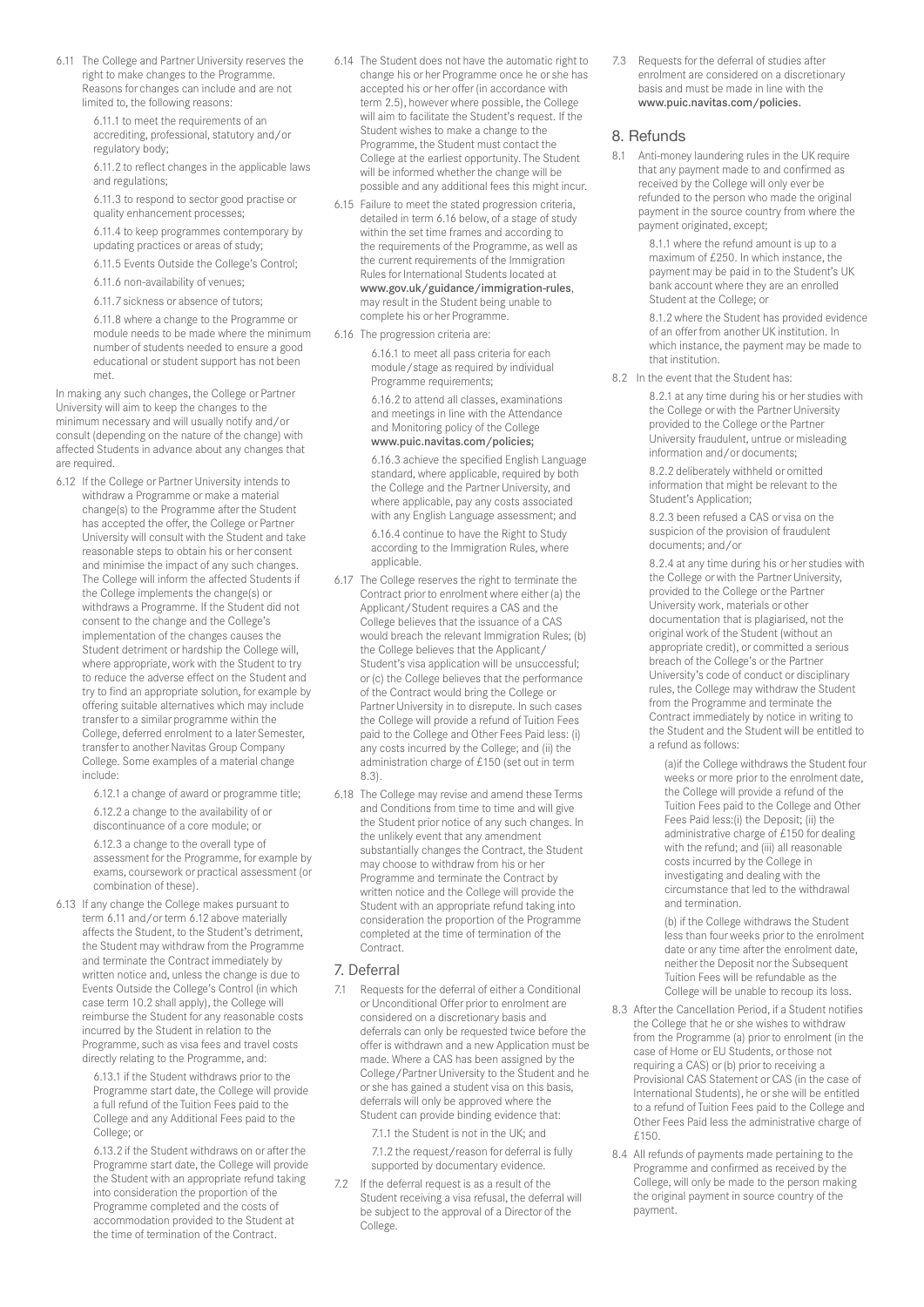8.5 Where a CAS number has been applied for or a CAS Statement issued by College/Partner University on behalf of a Student and the Student fails to gain a student visa; then, if the Cancellation Period has ended, a refund of Tuition Fees paid to the College and Other Fees Paid, will only be applied where:

> 8.5.1 the Student has provided a copy of the refusal or rejection letter received from UK Visas and Immigration and evidence that the visa application was made within time and valid application conditions; and

8.5.2 information submitted by the Student or agent is not suspected of being fraudulent or deemed as purposefully misleading (in which case term 8.2.3 will apply). The refund of payments made pertaining to the Programme and confirmed as received by the College, will be subject to a £150 administrative charge.

8.6 Where the Cancellation Period has ended and:

8.6.1 a CAS number has been assigned by the College/Partner University to a Student and the Student has gained a student visa on this basis; and

8.6.2 the Student fails to enrol or re-enrol, or transfers to another establishment within the UK; the Student is not entitled to a refund of any Tuition Fees paid to the College or Other Fees Paid, unless the Student notifies the College at least four weeks before the enrolment date that he or she will not be enrolling at the College. In such cases the College will provide a refund of Tuition Fees paid to the College and Other Fees Paid less: (i) the Deposit; and [(ii) the administration charge of £150 (set out in term 8.3).

8.7 Where the Cancellation Period has ended and: 8.7.1 a CAS number has been applied for or a CAS Statement assigned by College/Partner University to a Student and he/she has gained a student visa on this basis; and

> 8.7.2 such Student has enrolled but is no longer undertaking study with the College and this is an approved withdrawal from the Programme by a Director of the College; a refund of any Tuition Fees for future Semesters of the Programme paid to the College or Other Fees Paid for future Semesters can only be applied where a Student has provided satisfactory evidence that:

(i) the Student is no longer in the UK and his or her student visa has been cancelled; or

(ii) the Student has successfully gained a place at another UK institution; and (iii) the Student attended 85% of timetabled classes, submitted all required assignments and was present at all scheduled examinations in accordance with College Academic Policies and Regulations located at www.puic.navitas.com/policies.

If the request for refund is approved on the above noted conditions then it will be subject to a £150 administration charge. Tuition Fees for the Semester in which the Student withdraws cannot be refunded as the College will be unable to recoup its loss.

8.8 For Home or EU Students: where the Cancellation Period has ended and:

> 8.8.1 the Student has enrolled on the Programme but is no longer undertaking study with the College; and

> 8.8.2 this is an approved withdrawal from the Programme by a Director of the College, any fee liability will be in line with the table at term

5.15 and the College will refund to the Student any self-funded amounts paid to the College in excess of this fee liability, less any other fees outstanding to the College or Partner University, and the administrative charge of £150.

8.9 Where a Student has enrolled on the Programme but is no longer undertaking study with the College, and where attempts to formalise the Student's withdrawal have been unsuccessful, this is an unapproved cessation of studies. If the Cancellation Period has ended, then the Student will not be entitled to any refund as the College will be unable to recoup its loss.

#### 9. Liability

9.1 Nothing in this Agreement shall exclude or limit in any way the College's liability:

> 9.1.1 for death or personal injury caused by the College's negligence;

9.1.2 for fraud or fraudulent misrepresentation; or

9.1.3 which cannot be excluded or limited under the laws relating to discrimination, occupier's liability or health and safety.

9.2 Subject to terms 9.1, if the College fails to comply with the terms of the Contract:

> 9.2.1 the College's total liability for loss or damage the Student suffered as a foreseeable result of the College's failure to provide the Programme, either at all or to a reasonable standard or in accordance with any pre-contract information provided to the Student/Applicant, shall not exceed the total Tuition Fees payable to the College and any reasonable costs already incurred by the Student in relation to the Programme, such as visa fees, accommodation costs and travel costs directly relating to the programme; and

> 9.2.2 the College shall not be liable for any loss or damage that is not foreseeable.

 Loss or damage is foreseeable if it is obvious that it will happen or if, at the time the Contract between the College and the Student was made, both the Student and the College knew it might happen.

- 9.3 Where the Student is an International Student and the College or Partner University loses its ability to sponsor International Students (or has its Tier 4 licence restricted or downgraded or its CAS allocation reduced, meaning the College cannot provide its tuition services to International Students), the College's liability to such Student shall be limited to refunding all Tuition Fees paid to the College for the academic year in which the College loses its sponsor licence and any reasonable costs already incurred by the Student in relation to the Programme for that academic year, such as visa fees, accommodation costs and travel costs directly relating to the Programme.
- 9.4 The College accepts no responsibility for any miscommunication that may arise where the Student/Applicant (as applicable) has provided incorrect or out of date contact details or has not kept his or her contact details up to date. It is the Student/Applicant's (or parent/guardian's if the Student/Applicant is under 18 years of age) responsibility, to provide and confirm, when asked to do so, correct contact details (and to keep those contact details up to date) for communication purposes. The College reserves the right to correct any such details or omissions.

#### 10. Events Outside College Control

- 10.1 The College will not be liable or responsible for any failure to perform, or delay in performing, any of the College's obligations under the Contract caused by an event outside the College's reasonable control ("Event Outside the College's Control"), including: (i) terrorist attacks or security threats; (ii) industrial action by College staff or third parties; (iii) damage or interruption to buildings, facilities, or equipment; (iv) fire or flood; (v) severe weather conditions; (vi) civil disorder; (vii) changes in applicable laws, regulations, actions or delays by any government authority; or [(viii) refusals by any such authority to grant any necessary licence.
- 10.2 The College's obligations under the Contract will be suspended for the period that the Event Outside the College's Control continues, and the time to perform these obligations shall be extended for the duration of that period. The College will take reasonable steps to find a solution by which the College's obligations under the Contract can be performed despite the Event Outside the College's Control. If the period of delay or non-performance continues for four weeks, either the Student or the College may terminate the Contract immediately by giving written notice to the other party, without liability.

#### 11. Withdrawal by the College

11.1 The College may withdraw the Student from the Programme and terminate the Contract immediately by notice in writing if:

11.1.1 the College or the Partner University decide that the Student may not continue as a Student due to a breach of the Student Code of Conduct and/or Student Handbook.

11.1.2 the Student fails to meet the progression criteria detailed in term 6.16.

11.1.3 the Student's behaviour represents a serious risk to the safety, health and/or welfare of him or herself or others; or

11.1.4 the Student commits a material breach of the terms of the Contract, where such breach is irremediable or (if such breach is remediable) the Student fails to remedy that breach within a period of 30 days after being notified in writing to do so. In such cases the College will provide a refund of Tuition Fees paid to the College for future Terms, and Other Fees Paid less the administration charge of £150 (set out in term 8.3) and any costs incurred by the College.

#### 12.Intellectual Property

- 12.1 The copyright, design right and all other intellectual property rights in any Programme materials and other documents or items that the College prepares or provides in connection with any programme taught by the College or the Partner University will belong to the College or the Partner University, or our licensors, absolutely.
- 12.2 The Student may not use the materials, documents or other items detailed in term 12.1 for any commercial purpose.